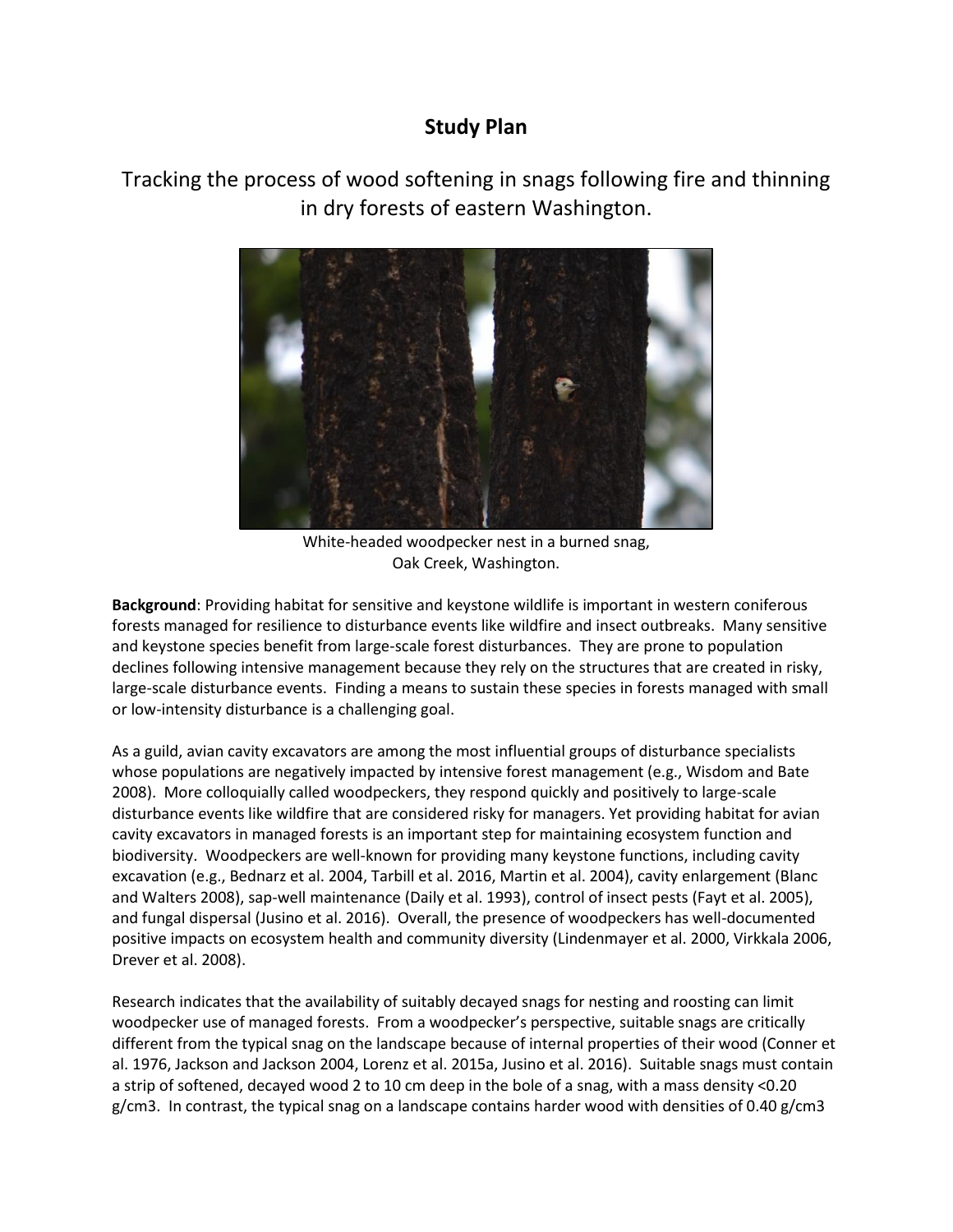or greater (Lorenz et al. 2015a). Snags suitable for woodpecker excavations are difficult for humans to identify because there are no visible indications of wood density reliably associated with wood decay (e.g., Saint-Germain et al. 2007, Aakala 2010, Paletto and Tosi 2010, Strukeljii et al. 2013). At the same time, research indicates that in managed forests, up to 96% of snags may contain unsuitably dense wood for woodpecker excavation (e.g., >0.20 g/cm3; Lorenz et al. 2015a), and forest management can lead to snag densities 20 times lower than unmanaged forests (Bate et al. 2007, Wisdom and Bate 2008).

Woodpecker behavioral ecology adds complexity to these dynamics. Most species evolved a preference to excavate new nest and roost cavity every year – many also preferring a new snag every year (e.g., Aitken et al. 2002). This necessitates a snag for each breeding pair per year for population persistence. Woodpeckers are also territorial, and thus one snag cannot be used by more than one species in a given year. Species with delayed nesting phenology, particularly the white-headed woodpecker, are especially disadvantaged if snags are limiting because the few suitable snags on a landscape may be taken by earlier-nesting species (Kozma 2009, Lorenz et al. 2015b). Most woodpecker species also appear dispersal-limited (Koenig et al. 2000, Kesler et al. 2010, Rota 2013, Lorenz and Fischer 2014), which can limit the ability of populations to locate and settle in landscapes where suitable snags are low in density.

Collectively, this research suggests that without accounting for wood decay processes and the behavior ecology of species, traditional forest management practices are not likely to provide adequate habitat for avian cavity excavators. Thus, it is not surprising that most woodpecker species in western North America are listed on state management plans as species of conservation concern. Others like whiteheaded and black-backed woodpecker are listed or proposed for listing as threatened species in Canada or the U.S. This also likely explains why sensitive species like white-headed woodpecker are rare or absent from many managed forests that otherwise appear to contain suitable habitat (e.g., largediameter pines for foraging; Dixon 1995). The past emphasis on minimum snag densities and snagretention, without consideration for wood properties and woodpecker behavior, would have favored marginal numbers of snags, most of them unsuitably hard.

Research indicates that avian cavity excavators would benefit from a management emphasis that aims to provide a consistent population of suitably decayed snags on the landscape. For managed forests, where disturbance events that generate large numbers of snags must be minimized, this requires information on the decay mechanisms by which suitable snags are created. Unfortunately, information is lacking on the most basic aspects of wood decay in woodpecker nest snags in these systems. No past studies have identified wood decay fungi at woodpecker nests in western coniferous forests, nor measured the temporal or spatial scales at which decay processes operate. For example, there is no information on how many years it takes for recently dead snags to decay to a density of 0.20 g/cm3, or the species of basidiomycota associated with cellulose or lignin breakdown at woodpecker nest sites. Information is also needed on the spatial ecology of these fungi, and the moisture or temperature conditions under which fungal decay is optimized. Most woodpeckers show a preference for nesting in post-fire habitats (e.g., Hutto et al. 2008), and it is not known whether this is due to wood decay processes that differ in post-fire landscapes, or other factors.

#### **Objectives:**

To address some of the information gaps, we plan to conduct a study that follows the progression of wood softening in snags over many years. We have established study plots in areas treated with prescribed fire, wildfire, and thinning. We aim to provide information on the following questions of management interest: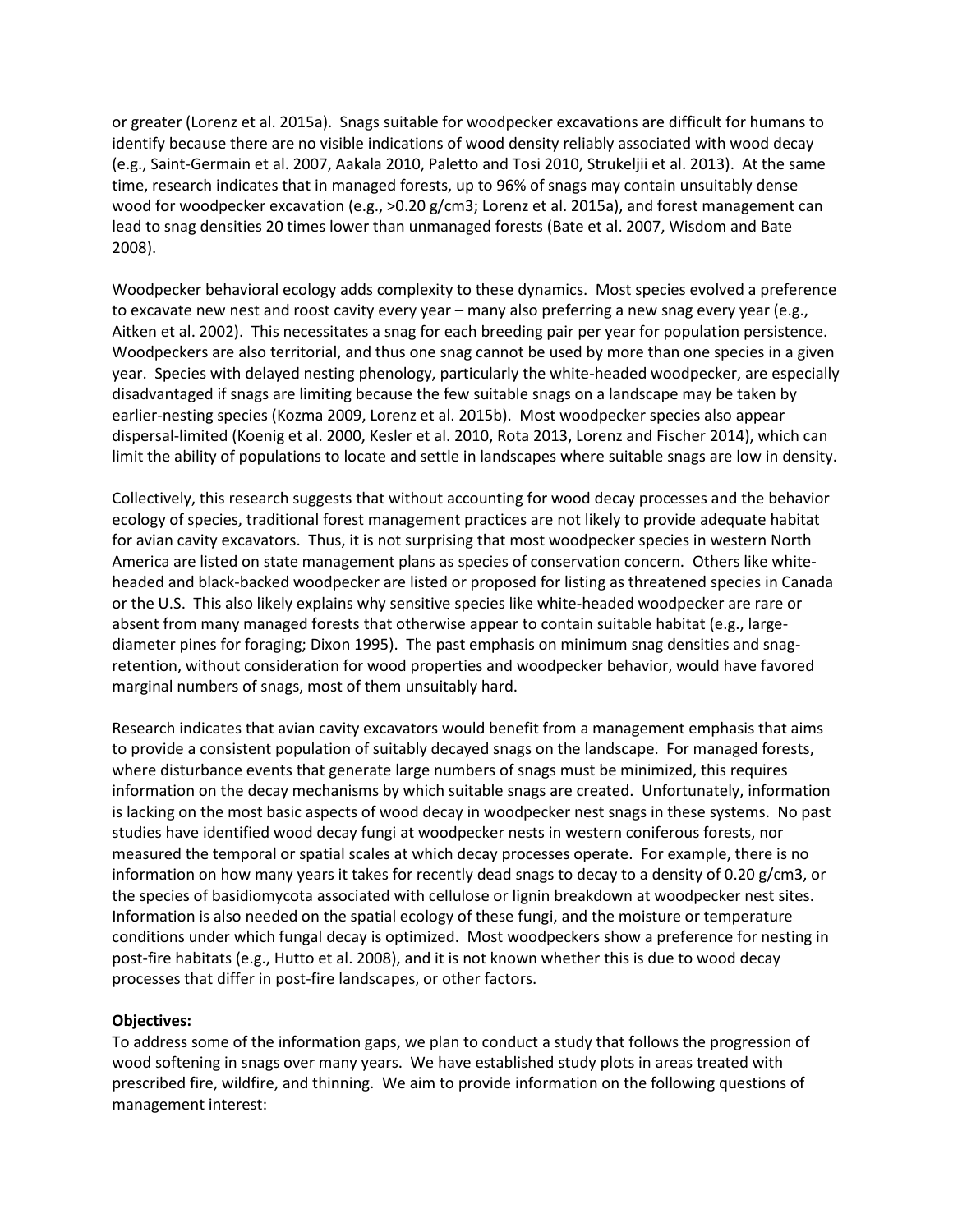- 1. Following tree death, how long does it take for wood to soften to a suitable density to enable use by woodpeckers for cavity excavation?
- 2. How do fungal communities differ in trees killed from fire versus tree topping?
- 3. Paired with information on fungi species in woodpecker nests (collected as part of another study in 2016) how long does it take for fungi associated with nests to colonize newly created snags?
- 4. Are there traits of snags and/or sites that lend themselves more quickly to wood softening?
- 5. Do decay processes differ by snag-creation method (fire versus tree topping), or by other snagor site-specific characteristics such as tree diameter, number of infection routes (e.g., broken limbs, top), tree height, slope, canopy cover, or proximity to other snags or downed wood?

**Methods**: To address our objectives, in 2016 we initiated what we hope will be a long-term study of wood softening and wood decay in ponderosa pine snags in eastern Washington. The year 2016 was ideal for initiating this study. In 2016, wet summer-fall weather enabled the Naches Ranger District to burn several hundred acres of ponderosa pine forest in two separate project areas. A wildfire occurred in October in a third location between the two prescribed burns, enabling a study of wood softening in snags in three distinct and separate burns. Meanwhile, several hundred ponderosa pine snags had been created by tree topping in timber sales conducted by Washington Department of Fish and Wildlife and Naches Ranger District between 2015 and 2016.

Within each of the five project areas (two prescribed burns, one wildfire burn, and two timber sales) we randomly selected 10 ponderosa pine snags by creating random points using the ArcGIS random point tool. At each snag we measured wood hardness from 0 to 10 cm deep, took a sterile sample of wood shavings, and plugged the hole with a sterile microcentrifuge tube. We restricted our sampling to ponderosa pines snags that were 100% dead (i.e., >95% needles browned and scorched) and 12.6 and 21.3 inches diameter. This size class represents the interquartile range of ponderosa pine snags used by woodpeckers for nesting in this region (from among 259 measured nests 2011-2013; Lorenz et al. 2015). On each tree, we sampled wood at 7.7 ft above ground and at 170 degrees, or the median height and orientation of woodpecker excavations for this region (for nests in ponderosa pines).

At each site, we also measured tree diameter, ground cover, canopy cover, tree and snag density, woody debris cover, and bole and crown scorch. We noted the presence of woodpecker foraging and fungal conks. We noted visible external signs of beetle activity. However, we did not alter the physical environment of the wood at sites (for example by removing bark) and we likely missed many indications of wood boring and bark beetle activity. We individually marked trees with tree tags and we intend to return to trees to sample them at least once yearly. We will then quantify rates of wood softening, fungal colonization and woodpecker use based on time-since-death, snag species, snag size, management prescription, and the aforementioned habitat features.

## **Literature cited:**

Aakala, T. 2010. Coarse woody debris in late-successional Picea abies forests in northern Europe: variability in quantities and models of decay class dynamics. Forest Ecology and Management 260:770– 779.

Aitken, K.E.H., K.L. Wiebe, and K. Martin. 2002. Nest-site reuse patterns for a cavity-nesting bird community in interior British Columbia. Auk 2002:391–402.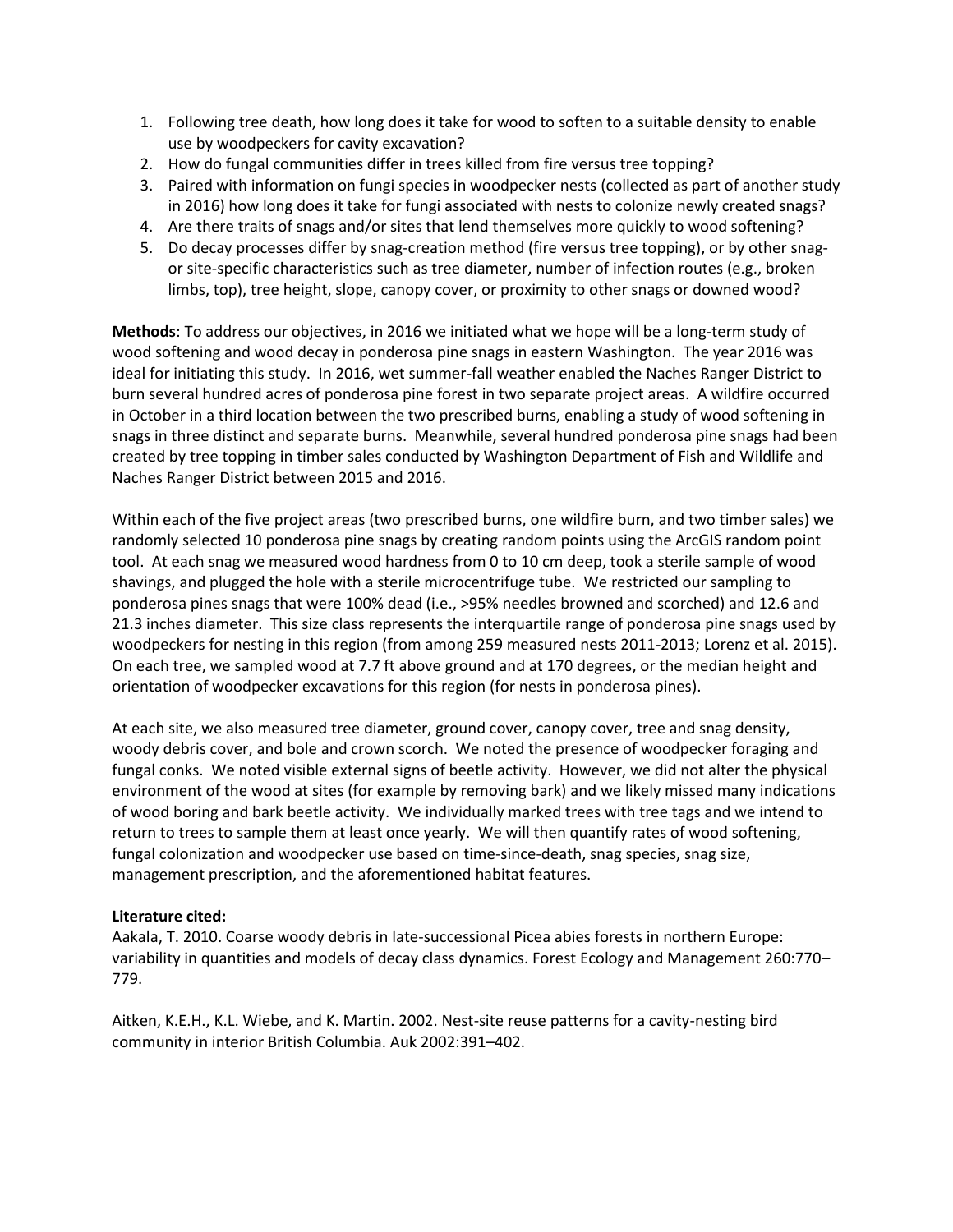Bate, L.J., M.J. Wisdom, and B.C. Wales. 2007. Snag densities in relation to human access and associated management factors in forests of Northeastern Oregon, USA. Landscape and Urban Planning 80:278– 291.

Bednarz, J. C., D. Ripper, and P. M. Radley. 2004. Emerging concepts and research directions in the study of cavity-nesting birds: keystone ecological processes. Condor 103:1–4.

Blanc, L. A., and J. R. Walters. 2008. Cavity excavation and enlargement as mechanisms for indirect interactions in an avian community. Ecology 89:506–514.

Conner, R. N., O. K. Miller Jr., and C. S. Adkisson.1976. Woodpecker dependence on trees infected by fungal heart rots. Wilson Bulletin 88:575–581.

Dixon, R. D. 1995. Ecology of white-headed woodpeckers in the central Oregon Cascades. Thesis, University of Idaho, Moscow, USA.

Drever, M. C., K. E. H. Aitken, A. R. Norris, and K. Martin. 2008. Woodpeckers as reliable indicators of bird richness, forest health, and harvest. Biological Conservation 141:624–634.

Fayt, P., M. M. Machmer, and C. Steeger. 2005. Regulation of spruce bark beetles by woodpeckers – a literature review. Forest Ecology and Management 206:1–14.

Freitag, M. and J. J. Morrel. 1992. Changes in selected enzyme activities during growth of pure and mixed cultures of the white-rot decay fungus Trametes versicolor and the potential biocontrol fungus Trichoderma harzianum. Canadian Journal of Microbiology 38:317–323.

Hutto, R.L., C.J. Conway, V.A. Saab, and J.R. Walters. 2008. What constitutes a natural fire regime? Insight from the ecology and distribution of coniferous forest birds in North America. Fire Ecology 4:115–132.

Iakovlev, A. and J. Stenlid. 2000. Spatiotemporal patterns of laccase activity in interacting mycelia of wood-decaying basidiomycete fungi. Microbial Ecology 39:236–245.

Jackson, J. A., and B. J. S. Jackson. 2004. Ecological relationships between fungi and woodpecker cavity starts. Condor 106:37–49.

Jusino, M.A., D.L. Lindner, M.T. Banik, and J.R. Walters. 2015. Heart rot hotel: fungal communities in redcockaded woodpecker excavations. Fungal Ecology 14:33–45.

Jusino, M.A., D.L. Linder, M.T. Banik, K.R. Rose, and J.R. Walters. 2016. Experimental evidence of a symbiosis between red-cockaded woodpeckers and fungi. Proceedings of the Royal Society B 283: 20160106.

Kesler, D.C., J.R. Walters, and J.J. Kappes. 2010. Social influences on dispersal and the aft-tailed dispersal distribution in red-cockaded woodpeckers 21:1337–1343

Koenig, W.D., P.N. Hooge, M.T. Stanback, and J. Haydock. 2000. Natal dispersal in the cooperatively breeding acorn woodpecker. Condor 102:392–502.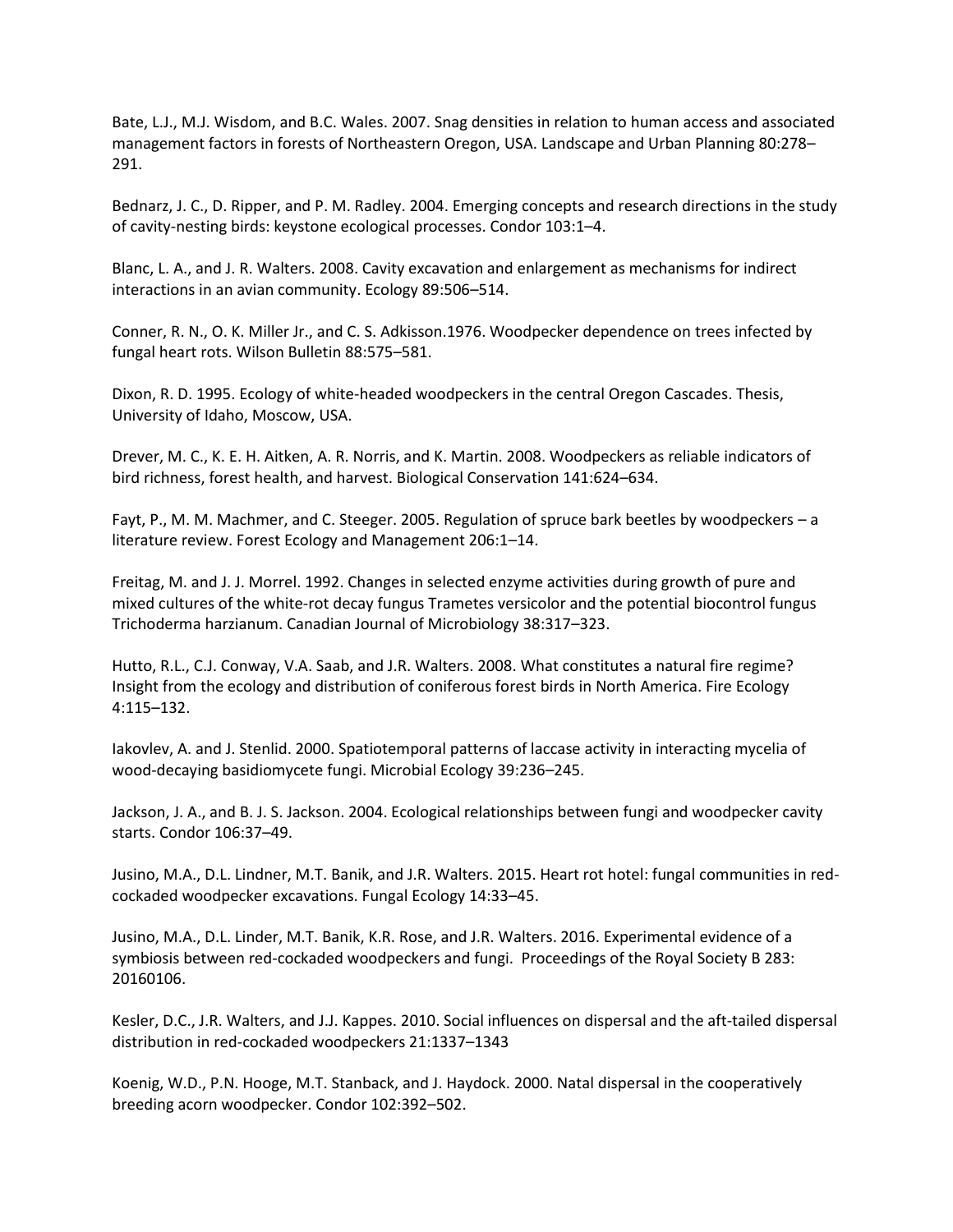Kozma, J.M. 2009. Nest-site attributes and reproductive success of white-headed and hairy woodpeckers along the east-slope Cascades of Washington State. Proceedings of the Fourth International Partners in Flight Conference: Tundra to Tropics. P. 52–61.

Lindenmayer, D. B., C. R. Margules, and D. B. Botkin. 2000. Indicators of biodiversity for ecologically sustainable forest management. Conservation Biology 14:941–950.

Lorenz, T. J., K. T. Vierling, T. R. Johnson, and P. C. Fischer. 2015a. The role of wood hardness in limiting nest site selection in avian cavity excavators. Ecological Applications 25:1016–1033.

Lorenz, T.J., Vierling, K.T, Kozma, J.M., Millard, J.E.. 2015b. Space use by white-headed woodpeckers and selection for recent forest disturbances. Journal of Wildlife Management 79:1286–1297.

Lorenz, T.J., and P.C. Fischer. 2014. White-headed woodpecker nest monitoring and juvenile dispersal: 2014 annual report. Unpublished report. 17 p.

Martin, K., K. E. H. Aitken, and K. L. Wiebe. 2004. Nest-sites and nest webs for cavity-nesting communities in interior British Columbia, Canada: nest characteristics and niche partitioning. Condor 106:5–19.

Paletto, A., and V. Tosi. 2010. Deadwood density variation with decay class in seven tree species of the Italian Alps. Scandinavian Journal of Forest Research 25:164–173.

Rota, C.T. 2013. Not all forests are disturbed equally: Population dynamics and resource selection of Black-backed Woodpeckers in the Black Hills, South Dakota. Ph.D. dissertation, University of Missouri.

Saint-Germain, M., P. Drapeau, and C. M. Buddle. 2007. Host-use patterns of saproxylic phloeophagus and xylophagous Coleoptera adults and larvae along the decay gradient in standing dead black spruce and aspen. Ecography 30:737–748.

Strukelj, M., S. Brais, S. A. Quideau, V. A. Angers, H. Kebli, P. Drapeau, and S. Oh. 2012. Chemical transformations in downed logs and snags of mixed boreal species during decomposition. Canadian Journal of Forest Research 43:785–798.

Tarbill, G. L., P. N. Manley, and A. M. White. 2015. Drill, baby, drill: the influence of woodpeckers on post-fire vertebrate communities through cavity excavation. Journal of Zoology 296:95–103.

Virkkala, R. 2006. Why study woodpeckers? The significance of woodpeckers in forest ecosystems. Annales Zoologici Fennici 43:82–85.

Wisdom, M.J., and L.J. Bate. 2008. Snag density varies with intensity of timber harvest and human access. Forest Ecology and Management 255:2085–2093.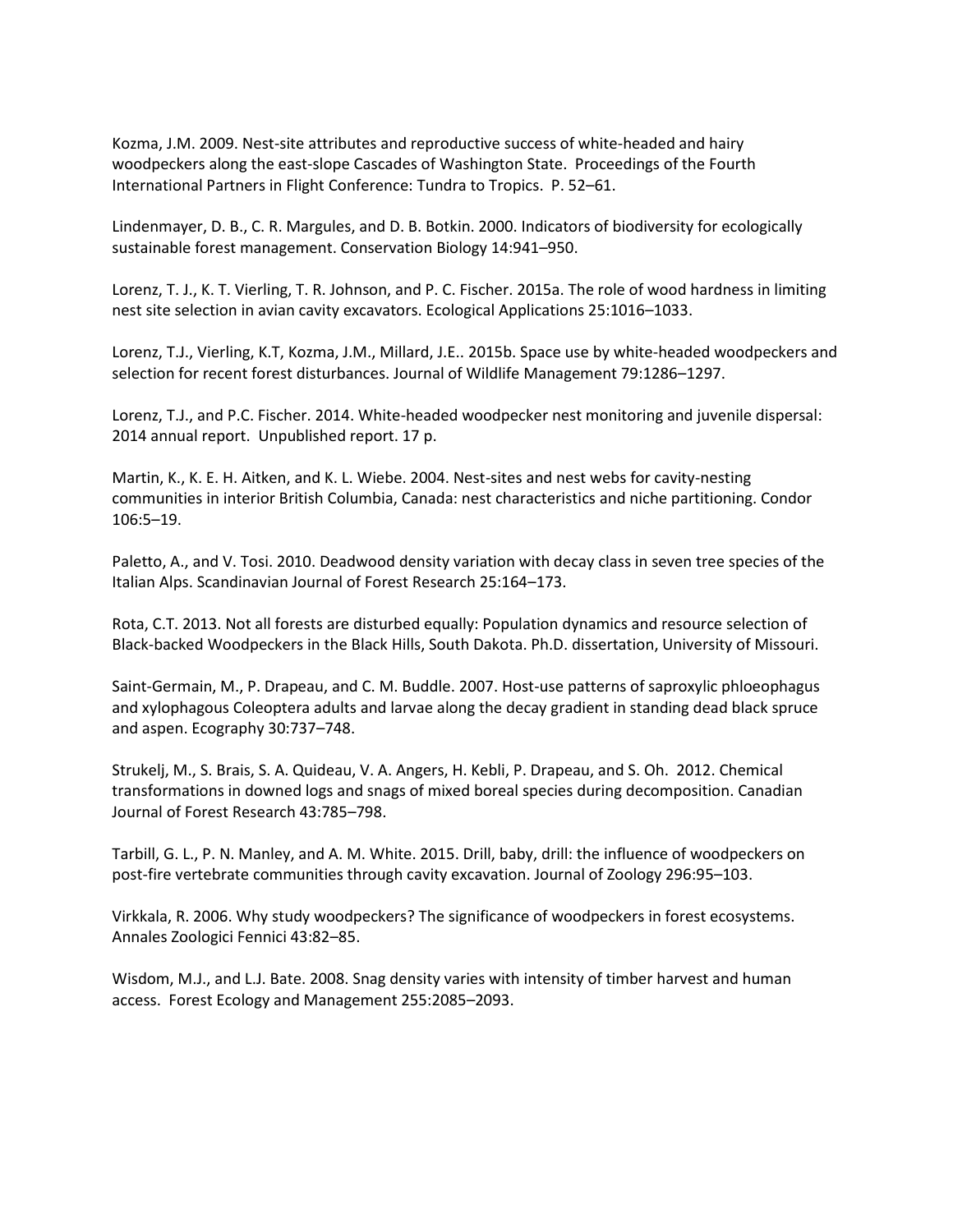

Figure 1. Study area showing burns and timber sales used for measuring wood decay in ponderosa pine snags in central Washington in October and November 2016.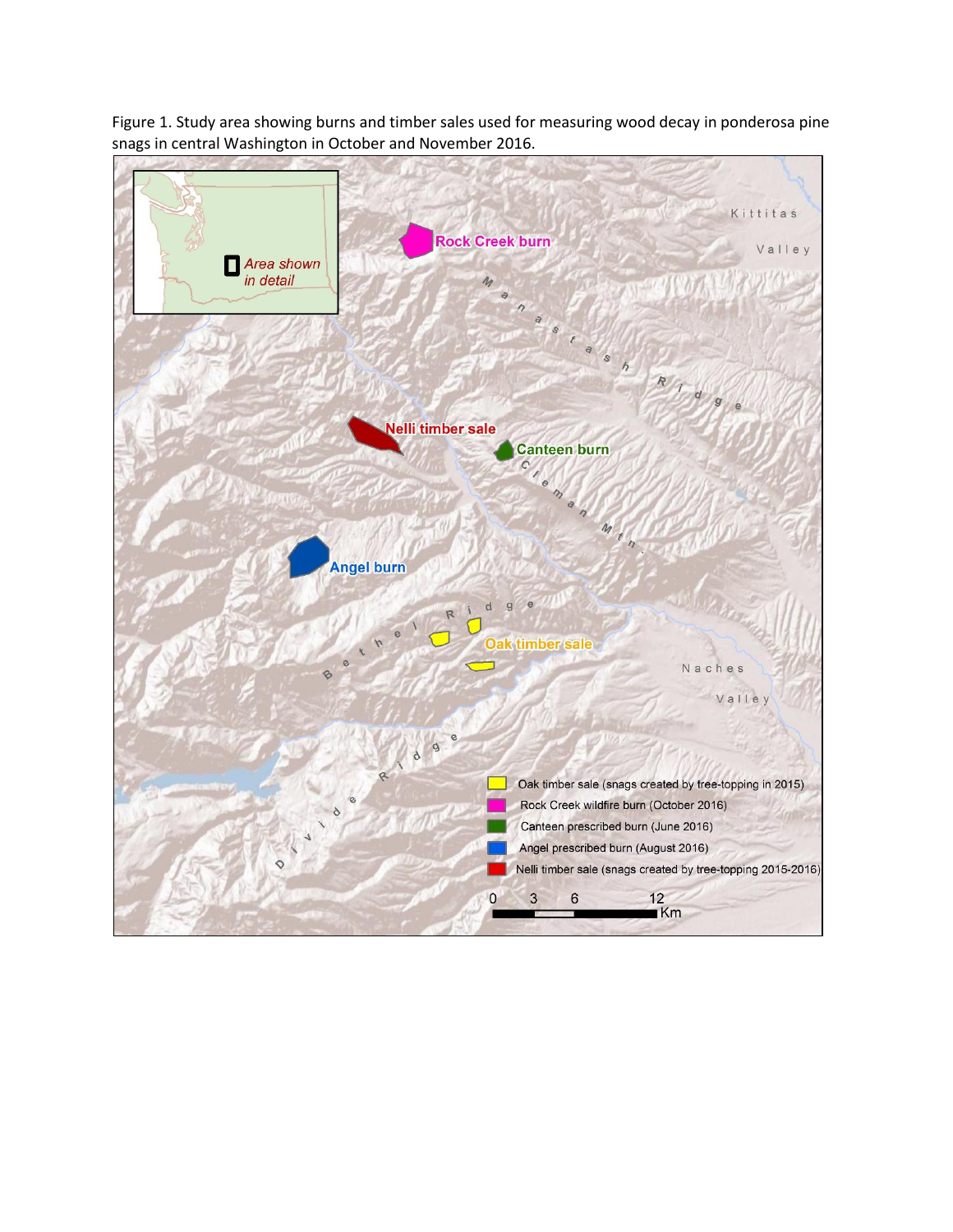# Figure 2. Photos of study areas.



1. Sampling in Angel prescribed burn.



2. Sampling in Canteen prescribed burn.



3. Sampling in Rock Creek wildfire burn.



4. Sampling "topped" trees in WDFW Oak<br>timber sale.



5. Sampling "topped" trees in USFS Nelli timber sale.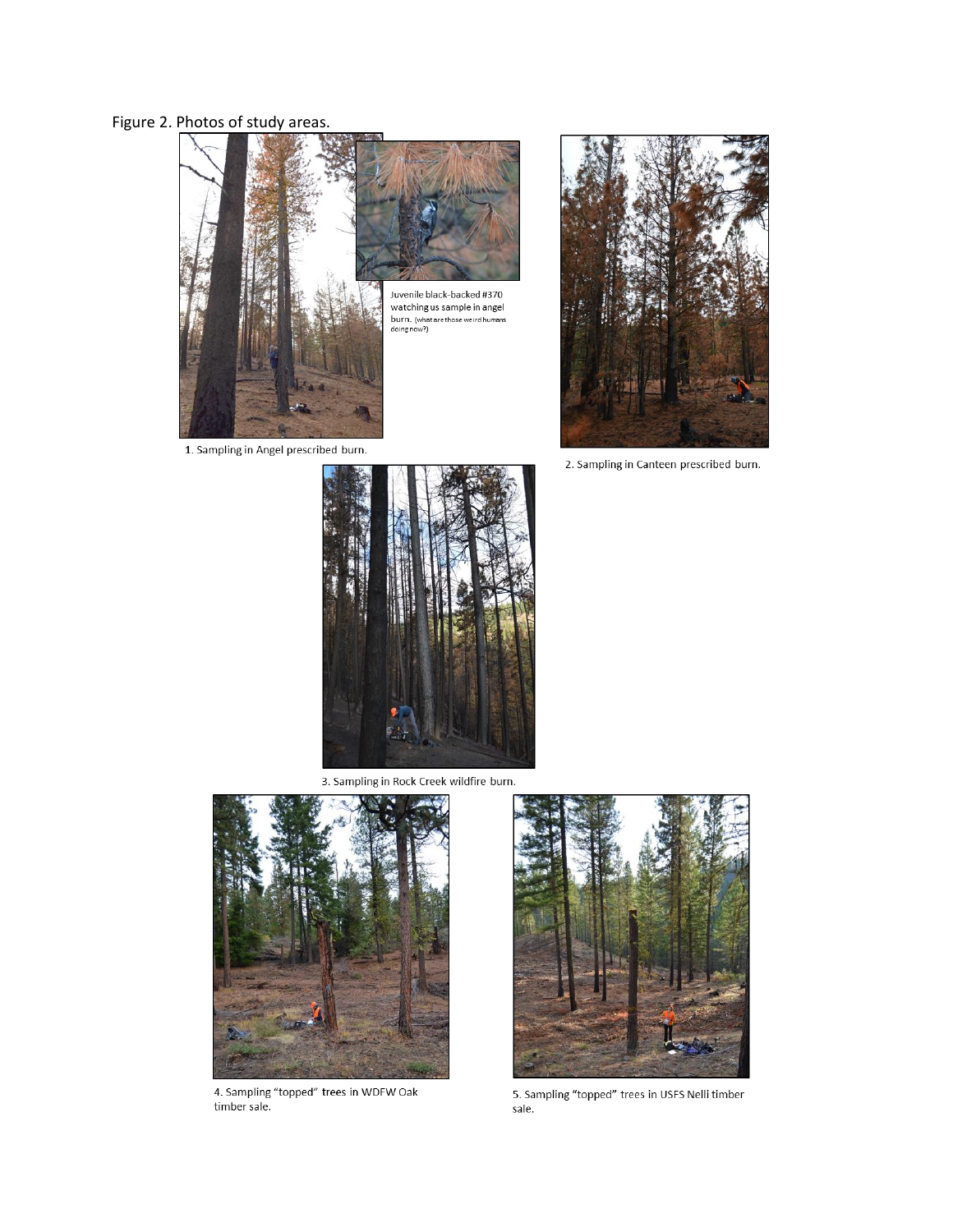### Appendix A. Field protocol.

#### **Protocol**

#### Record

- 1. Tree DBH
- 2. GPS waypoint at tree
- 3. Put in tree tag on a sturdy nearby dead tree or stump, and note distance and compass bearing to tree. Do not put tree tag into the tree to be sampled because the nails are not sterile.
- 4. Take 9 photos first tree tag, and then ground photos (in this order north, east, south, west) and then tree photos (north, east, south, west, standing back 10 m)

For fungi sample/hardness:

- 1. Put on new, unused, clean gloves. Spray gloved hands with isopropyl or place >1 tablespoon bleach mixture in hand and rub all over gloves. Wipe on clean paper towel and discard paper towel. At first tree every day (or at about every 5 trees) wipe cordless drill housing and torque wrench handle with bleach/isopropyl also.
- 2. Vigorously clean drill bit with wire brush. For many trees, this means a good 2 or more minutes of vigorous, hard scrubbing to get off all residue from the previous tree. Scrutinize closely to makes sure there is nothing remaining, using a finger nail if necessary to probe around on edges of the flutes (then wipe gloves with isopropyl or bleach afterwards). Then wipe off drill bit with a clean (dry) towel.
- 3. Place drill bit in bleach solution for at least 30 seconds. Make sure bleach level is as high as the deepest place you plan to drill (i.e., make sure the first 10 cm of drill are sitting in the bleach for 30 seconds – sometimes when the bleach level gets low this means tilting the bleach bottle). Wipe drill bit dry with new and clean paper towel, starting at the end where your hand is, and wiping down the bit.
- 4. Spray drill bit thoroughly with isopropyl and flame sterilize with cigar lighter. At this point, do not touch any part of the sterilized bit, or allow it to come in contact with anything but air. If it touches the tree or your hand, go back to step 3 and re-sterilize.
- 5. Insert in tree and drill to >11 cm deep. Then extract the drill bit and collect wood sample in sterile tube. Write tree tag number on sterile tube. Place on ice as soon as reasonably possible, and freeze immediately after getting home. The sooner it is frozen, the better.
- 6. Set drill down and also wipe bigger wood chips off the bit quickly with a re-usable towel. Sometimes there are a lot of wood chips on your clothes and do not bush them off with your hands unless you plan to change your gloves. You can try shaking your body to get the looser wood chips off of you.
- 7. Re-sterilize your gloves by spraying them with isopropyl or wiping with bleach, and wiping gloved hands with clean paper towel (this important step will get black soot off of your gloves, plus little bits of blackened bark and wood chips that may be clinging to them).
- 8. Repeat steps 3 and 4 with the increment borer, but also use a clean sterile cotton swabs to wipe down the inside of the increment borer after bleach bath. Then insert the increment borer into the tree and record hardness, taking care not to touch the increment borer between 0 and 10 cm with your hands.
- 9. Remove the increment borer and re-sterilize gloves using method in step 1. Get a sterile microcentrifuge tube from inside the sterile baggy and place it in the hole, taking care that only sterilized parts of your gloved hands touch the outside of the tub. Gently tap into place with the rubber mallet.

## **Tree must be a pipo with >95% needles brown/dead. DBH (diameter at 4.5 ft) of this tree must be between 12.6 – 21.3 inches (inclusive). Orientation for drill spot must be 170 degrees. Height for drill spot must be 7.7 ft.**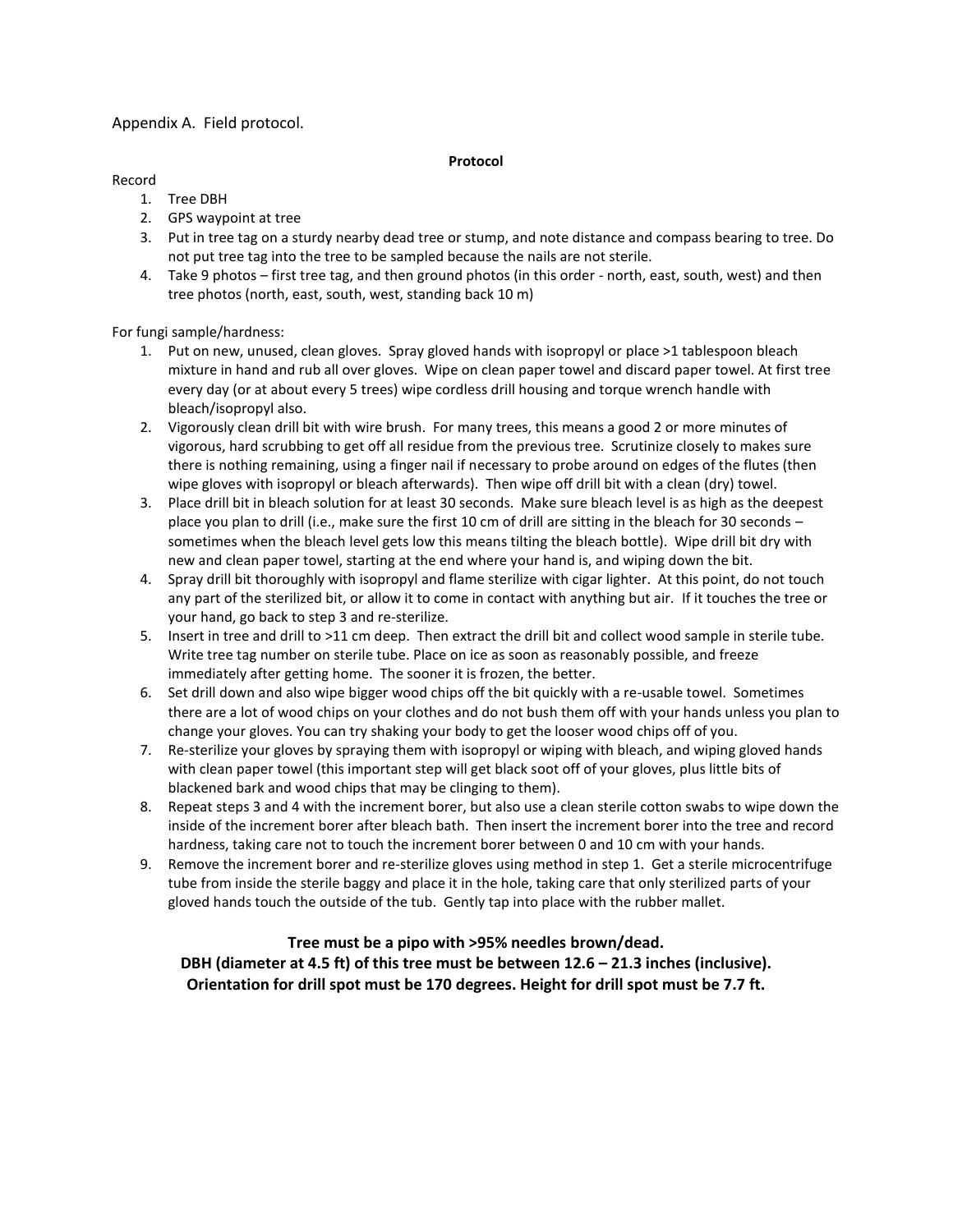| Appendix B. Field datasheet                                                                                                                                                                                                                                                                                                                                    | Tree must be a pipo with >95% needles brown/dead.<br>DBH (diameter at 4.5 ft) of this tree must be between 12.6 - 21.3 inches (inclusive).<br>Orientation for drill spot should be 170 degrees. Height for drill spot should be 7.7 ft. |  |
|----------------------------------------------------------------------------------------------------------------------------------------------------------------------------------------------------------------------------------------------------------------------------------------------------------------------------------------------------------------|-----------------------------------------------------------------------------------------------------------------------------------------------------------------------------------------------------------------------------------------|--|
| 1. Site name (angel, canteen, rock creek, nelli, oak): _________________________                                                                                                                                                                                                                                                                               |                                                                                                                                                                                                                                         |  |
|                                                                                                                                                                                                                                                                                                                                                                |                                                                                                                                                                                                                                         |  |
|                                                                                                                                                                                                                                                                                                                                                                |                                                                                                                                                                                                                                         |  |
|                                                                                                                                                                                                                                                                                                                                                                |                                                                                                                                                                                                                                         |  |
|                                                                                                                                                                                                                                                                                                                                                                |                                                                                                                                                                                                                                         |  |
|                                                                                                                                                                                                                                                                                                                                                                |                                                                                                                                                                                                                                         |  |
| 7. Hardness                                                                                                                                                                                                                                                                                                                                                    |                                                                                                                                                                                                                                         |  |
|                                                                                                                                                                                                                                                                                                                                                                |                                                                                                                                                                                                                                         |  |
| $\begin{tabular}{c} 1 & \textcolor{red}{\textbf{---}} & \textcolor{red}{\textbf{---}} \\ \end{tabular}$                                                                                                                                                                                                                                                        |                                                                                                                                                                                                                                         |  |
| $2 \overline{\phantom{a}}$                                                                                                                                                                                                                                                                                                                                     |                                                                                                                                                                                                                                         |  |
|                                                                                                                                                                                                                                                                                                                                                                |                                                                                                                                                                                                                                         |  |
| $4 \qquad \qquad$                                                                                                                                                                                                                                                                                                                                              |                                                                                                                                                                                                                                         |  |
| 5                                                                                                                                                                                                                                                                                                                                                              |                                                                                                                                                                                                                                         |  |
| 6                                                                                                                                                                                                                                                                                                                                                              |                                                                                                                                                                                                                                         |  |
| $\overline{7}$                                                                                                                                                                                                                                                                                                                                                 |                                                                                                                                                                                                                                         |  |
| $8 \begin{tabular}{l} \multicolumn{1}{c} {\textbf{8}} \\ \end{tabular}$                                                                                                                                                                                                                                                                                        |                                                                                                                                                                                                                                         |  |
| $9 \begin{tabular}{@{}c@{}} \hline \rule{0.2cm}{0.2cm} \rule{0.2cm}{0.2cm} \rule{0.2cm}{0.2cm} \rule{0.2cm}{0.2cm} \rule{0.2cm}{0.2cm} \rule{0.2cm}{0.2cm} \rule{0.2cm}{0.2cm} \rule{0.2cm}{0.2cm} \rule{0.2cm}{0.2cm} \rule{0.2cm}{0.2cm} \rule{0.2cm}{0.2cm} \rule{0.2cm}{0.2cm} \rule{0.2cm}{0.2cm} \rule{0.2cm}{0.2cm} \rule{0.2cm}{0.2cm} \rule{0.2cm}{0$ |                                                                                                                                                                                                                                         |  |
| 10                                                                                                                                                                                                                                                                                                                                                             |                                                                                                                                                                                                                                         |  |

8. Take 9 photos (tree tag, 4 ground photos, 4 tree photos)